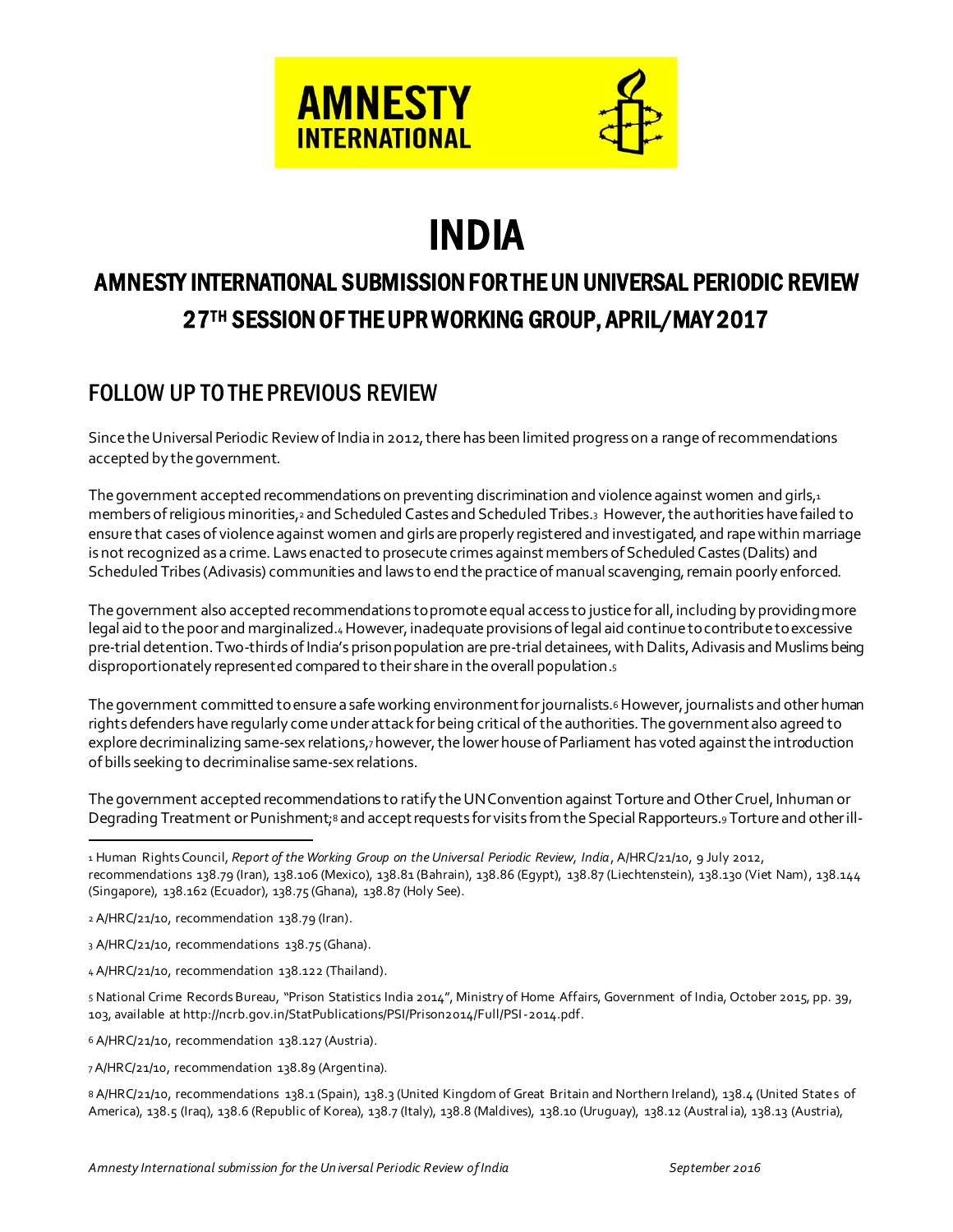treatment in police and judicial custody remain common, and domestic legislation has not been passed to recognize these as crimes. Several requests for visits from Special Rapporteurs remain outstanding despite India's standing invitation to Special Procedures.10

## THE NATIONAL HUMAN RIGHTS FRAMEWORK

#### **International human rights lawandstandardsanddomesticlegislation**

India retains laws which are not in line with its obligations under international human rights law. The new Juvenile Justice (Care and Protection of Children) Act, passed in 2015, allows children to be treated as adults in cases of serious crimes, in contravention of India's obligations under the Convention on the Rights of the Child.<sup>11</sup> Section 377 of the Indian Penal Code criminalizes consensual same-sex relations, violating India's obligations under international law to respect the rights to privacy, freedom from discrimination and freedom of expression.<sup>12</sup>

India retains the death penalty for crimes which do not meet the threshold of the "most serious crimes", such as abetment of mutiny<sub>13</sub> and kidnapping for ransom,<sub>14</sub> in contravention of international law which mandates that the use of the death penalty must be restricted only to those crimes that involve intentional killing.15

India's national and state-level human rights commissions continue to operate with restricted mandates (which, among other things,prevent them from investigating complaints of human rights violations against members of the armed

138.15 (Botswana), 138.16 (Brazil), 138.17 (Czech Republic), 138.18 (Portugal), 138.24 (France), 138.28 (Sweden), 138.29 (Ind onesia), 138.32 (Switzerland), 138.36 (Timor-Leste).

9 A/HRC/21/10, recommendation 138.66 (Belgium).

.

10 Since India's second Universal Periodic Review in 2012, it has hosted the Special Rapporteur on violence against women (April 2013) and the Special Rapporteur on the right to housing (April 2016). It has received requests from the Working Group on Enforced or Involuntary Disappearances (November 2012 and September 2013), the Special Rapporteur on the independence of judges and lawyers (reminder in March 2014), the Special Rapporteur on the rights to freedom of assembly and association (September 2014), the Special Rapporteur on the sale of children (February 2015), the Working Group of experts on people of African descent (December 2014), the Special Rapporteur on hazardous substances and waste (February 2015), the Special Rapporteur on Extreme Poverty (April an d December 2015), the Special Rapporteur on contemporary forms of slavery (November 2015), and the Special Rapporteur on cultur al rights (December 2015).

11 Section 15 of the Juvenile Justice (Care and Protection of Children) Act, 2015. The Act was passed despite opposition to the reforms from several child rights organizations, India's National Commission for Protection of Child Rights and National Institute of Mental Health and Neuro-Sciences, and a parliamentary committee chaired by the country's Health Minister. The UN Committee on the Rights of the Child, which monitors the implementation of the UN Convention on the Rights of the Child, has categorically stated that every person under 18 years of age at the time of an alleged offence must be tried in accordance with the rules of juvenile justice. Committee on the Rights of the Child, General Comment No. 10 (2007): Children's rights in juvenile justice, 25 April 2007, UN Doc. CRC/C/GC/10, para 37, available a[t http://www2.ohchr.org/english/bodies/crc/docs/CRC.C.GC.10.pdf.](http://www2.ohchr.org/english/bodies/crc/docs/CRC.C.GC.10.pdf) 

12 The UN Human Rights Committee, which oversees the implementation of the International Covenant on Civil and Political Rights, has said that laws used to criminalize private, adult, consensual same-sex relations violate rights to privacy and non-discrimination. See *Toonen v. Australia*, UN Human Rights Committee, 4 April 1994, UN Doc. CCPR/C/50/D/488/1992, available at <http://www.unhcr.org/refworld/docid/48298b8d2.html>. Also see HRC, Concluding *observations of the Human Rights Committee: Chile*, 30 March 1999, UN Doc. CCPR/C/79/Add.104, para. 20.

13 Section 132 of the Indian Penal Code, 1860.

14 Section 364A of the Indian Penal Code, 1860.

15 Article 6 of the ICCPR states that "sentence of death may be imposed only for the most serious crimes in accordance with the law in force at the time of the commission of the crime". The UN Special Rapporteur on extrajudicial, summary or arbitrary executions has stated that the death penalty "must be limited to the most serious crimes, in cases where it can be shown that there was an i ntention to kill, which resulted in the loss of life." Report of the Special Rapporteur on extrajudicial, summary or arbitrary executions, 29 January 2007, UN Doc. A/HRC/4/20, para. 53, available at http://www.extrajudicialexecutions.org/application/media/A\_HRC\_4\_20.pdf.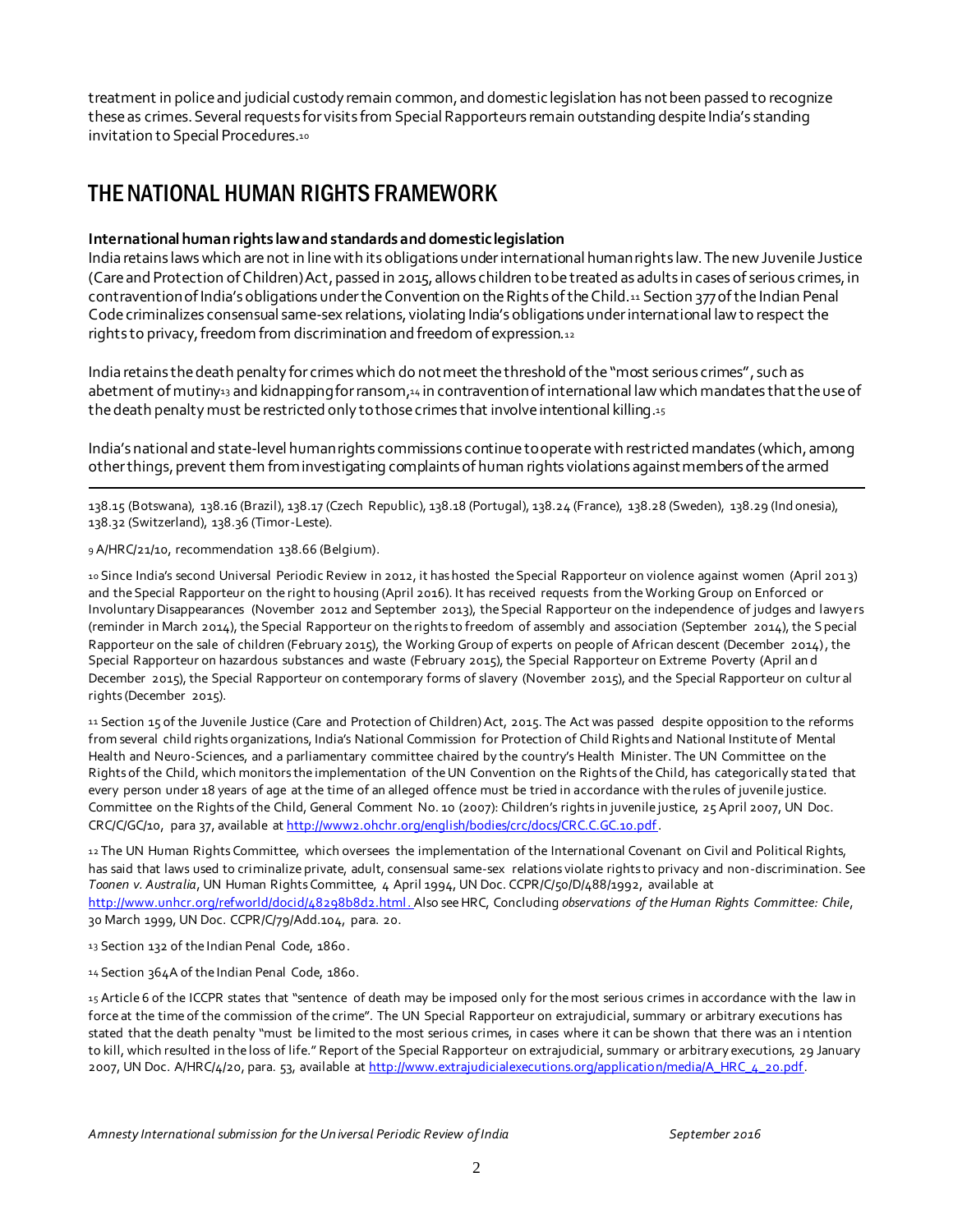forces), limited powers<sup>16</sup> and sometimes with limited capacity and resources. Several state human rights commissions still do not have permanent chairpersons.

The Indian government has accepted requests from certain Special Procedures, 17 but is yet to respond to outstanding requests by others to visit the country, including the Working Group on Enforced or Involuntary Disappearances (first requested in 2005) and the Special Rapporteurs on torture (first requested in 1993), rights of Indigenous Peoples (first requested in 2008) and independence of judges and lawyers (first requested in 2000).<sup>18</sup>

# THE HUMAN RIGHTS SITUATION ON THE GROUND

#### **Human rights defenders**

l

Human rights defenders continue to face threats, intimidation, harassment and attacks by state and non-state actors. In Chhattisgarh state, journalists, lawyers and human rights activists seeking justice for alleged abuses by security forces have been threatened by the police or arrested on fabricated charges, and face harassment from vigilante groups that may operate with the backing of the police.<sup>19</sup> Journalists in other states, such as Bihar,have also been targeted for their work, with perpetrators going largely unpunished.<sup>20</sup>

Measures to unduly restrict the activities of civil society organizations have been taken by the authorities, including by using the Foreign Contribution (Regulation) Act (FCRA) which restricts organizations from receiving foreign funding. In particular, groups critical of infrastructure and mining projects and those seeking justice for the anti-Muslim violence in Gujarat in 2002 have faced repeated queries about their work, threats of investigations and blocking of foreign funding.<sup>21</sup> The FCRA falls short of international standards and enables violations of the rights to freedom of association and expression.<sup>22</sup>

19Human rights defenders in Bastar, Chhattisgarh have faced a relentless crackdown by the police and self-styled vigilante groups. For more details, see Amnesty International India, "Blackout in Bastar: Human rights defenders under threat", April 2016, availab le at https://www.amnesty.org.in/images/uploads/articles/Chhattisgarh Camp aign Digest.pdf.

20 India was featured in the 2015 Global Impunity Index of the Committee to Protect Journalist s, which highlights countries where journalists have been killed without the perpetrators being held responsibl[e.](https://www.amnesty.org.in/show/news/authorities-must-end-impunity-for-attacks-on-journalists) Committee to Protect Journalists, "Getting Away with Murder", 8 October 2015, available at [https://cpj.org/reports/2015/10/impunity-index-getting-away-with-murder.php#14.](https://cpj.org/reports/2015/10/impunity-index-getting-away-with-murder.php#14)

<sup>16</sup> In June 2016, the Chairperson of India's National Human Rights Commission said the Commission was a 'toothless tiger', with n o authority to ensure that its recommendations were implemented. See Dhananjay Mahapatra, "NHRC a toothless tiger: Panel Chief", *The Times of India*, 2 June 2016, available at [http://timesofindia.indiatimes.com/india/NHRC-a-toothless-tiger-Panel](http://timesofindia.indiatimes.com/india/NHRC-a-toothless-tiger-Panel-chief/articleshow/52544350.cms)[chief/articleshow/52544350.cms](http://timesofindia.indiatimes.com/india/NHRC-a-toothless-tiger-Panel-chief/articleshow/52544350.cms). In September 2016, the Commission stated before the Supreme Court that it had become a 'mailbox' which was 'marred by red-tapism', and that the government refused to co-operate with it in cases of alleged human rights violations by security forces. See Anusha Soni, "NHRC on Human Rights violations in AFSPA zones: We have become a toothless mailbox", *India Today*, 7 September 2016, available a[t http://indiatoday.intoday.in/story/nhrc-afspa-human-rights-violations-supreme](http://indiatoday.intoday.in/story/nhrc-afspa-human-rights-violations-supreme-court/1/758835.html)[court/1/758835.html.](http://indiatoday.intoday.in/story/nhrc-afspa-human-rights-violations-supreme-court/1/758835.html)

<sup>17</sup> Since India's second Universal Periodic Review in 2012, it has hosted the Special Rapporteur on violence against women (April 2013) and the Special Rapporteur on the right to housing (April 2016).

<sup>18</sup> [http://www.ohchr.org/EN/HRBodies/SP/Pages/CountryvisitsF-M.aspx.](http://www.ohchr.org/EN/HRBodies/SP/Pages/CountryvisitsF-M.aspx) 

<sup>21</sup> Amnesty International India, "Suspension of human rights NGO's foreign funding license must be revoked", 3 June 2016, available at [https://www.amnesty.org.in/show/news/suspen sion-of-human-rights-ngos-foreign-funding-license-must-be-revoked;](https://www.amnesty.org.in/show/news/suspension-of-human-rights-ngos-foreign-funding-license-must-be-revoked) Amnesty International India, "Rights activists at risk of detention on politically motivated charges", 28 July 2015, available at [https://www.amnesty.org.in/show/news/rights-activists-at-risk-of-detention-on-politically-motivated-charges;](https://www.amnesty.org.in/show/news/rights-activists-at-risk-of-detention-on-politically-motivated-charges) Amnesty International India, "India: Curbs on Greenpeace India violate right to freedom of expression", 10 April 2015, available at <https://www.amnesty.org.in/show/news/india-curbs-on-greenpeace-violate-right-to-freedom-of-expression>

<sup>22</sup> In April 2016, the UN Special Rapporteur on freedom of assembly and association published a legal analysis arguing that the F CRA was not in conformity with international law, principles and standards: see UN Special Rapporteur on the rights to freedom of peaceful assembly and of association, "Analysis on international law, standards and principles applicable to the Foreign Contributions Regulation Act 2010 and Foreign Contributions Regulation Rules 2011", 20 April 2016, available a[t http://freeassembly.net/wp-](http://freeassembly.net/wp-content/uploads/2016/04/UNSR-FOAA-info-note-India.pdf)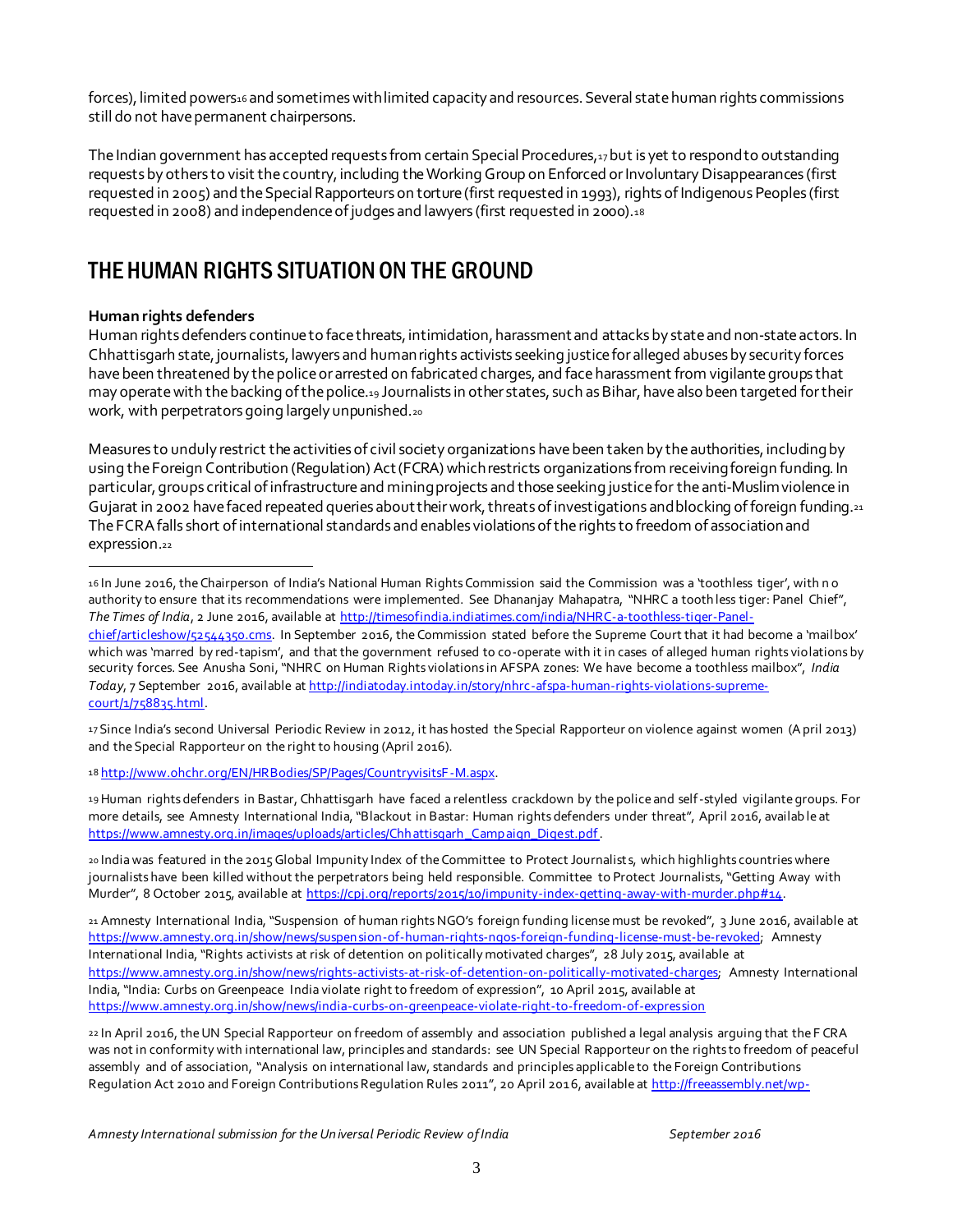In June 2014, media organizations reported that a classified document prepared by India's Intelligence Bureau had described a number of foreign-funded NGOs as "negatively impacting economic development".<sup>23</sup> The government subsequently cancelled the FCRA registration of thousands of NGOs for allegedly violating the Act.

#### **Caste-based discrimination and violence**

Discrimination and violence against Dalit and Adivasi people by state and non-state actors arewidespread and often go unpunished. According to government data, over 45,000 crimes against members of Scheduled Castes and nearly 11,000 crimes against members of Scheduled Tribes<sub>24</sub> were reported in 2015.<sup>25</sup> Members of dominant castes continue to use sexual violence to punish, humiliate and assert their power over Dalit and Adivasi women and girls.

The Scheduled Castes and the Scheduled Tribes (Prevention of Atrocities) Act – aimed at prosecuting crimes against Dalit and Adivasi people – is often not used by the police while registering offences, leading to under-reporting of such crimes. Conviction rates under the law are also low.

An official census stated in July 2015 that over 180,000 households were engaged in "manual scavenging" – the practice of cleaning up human waste carried out mainly by Dalit people, despite laws prohibiting the practice.26 Human rights defenders have said the census figure is an underestimate.

#### **Religious violence**

The authorities have failed to prevent religious violence across the country. Draft legislation aimed at preventing and punishing communal and targeted violence, and ensuring access to justice and reparations for victims, has yet to be passed.

In 2013, over 60 peoplewere killed and tens of thousands displaced, most of them Muslim, by religious violence between members of Hindu and Muslim communities in Muzaffarnagar and Shamli districts, Uttar Pradesh.

The authorities have also consistently failed to bring to justice public officials -including police officials and politicians suspected of involvement in large-scale attacks on members of religious minority groups. A team formed by the central government in February 2015 to re-investigate closed cases related to the killings of around 3,000 Sikhs in Delhi in 1984 has made little progress. Several trials are ongoing related to the killings in Gujarat in 2002 of at least 1,044 people, mostly Muslims.

Hindu groups have been accused of forcibly converting Muslims and Christians in Madhya Pradesh, Uttar Pradesh and

. [content/uploads/2016/04/UNSR-FOAA-info-note-India.pdf.](http://freeassembly.net/wp-content/uploads/2016/04/UNSR-FOAA-info-note-India.pdf) In June 2016, the UN Special Rapporteurs on human rights defenders, on freedom of expression, and on freedom of association, called on the Indian government to repeal the FCRA, which they said was "being used more and more to silence organizations involved in advocating civil, political, economic, social, environmental or cultural priorities, which may differ from those backed by the Government". See UN Human Rights Office of the High Commissioner, "UN rights experts urge India to repeal law restricting NGO's access to crucial foreign funding", 16 June 2016, available at [http://www.ohchr.org/EN/NewsEvents/Pages/DisplayN ews.aspx?N ewsI D=20112&LangID=E#sthash.PczXAXGg.dpuf](http://www.ohchr.org/EN/NewsEvents/Pages/DisplayNews.aspx?NewsID=20112&LangID=E#sthash.PczXAXGg.dpuf) .

23 See, for example, Amitav Ranjan, "Foreign-aided NGOs are actively stalling development, IB tells PMO in a report", *The Indian Express*, 7 June 2014, available at [https://indianexpress.com/article/india/india-others/foreign-aided-ngos-are-actively-stalling](https://indianexpress.com/article/india/india-others/foreign-aided-ngos-are-actively-stalling-development-ib-tells-pmo-in-a-report/)[development-ib-tells-pmo-in-a-report/.](https://indianexpress.com/article/india/india-others/foreign-aided-ngos-are-actively-stalling-development-ib-tells-pmo-in-a-report/) 

24 Certain Dalit communities are identified as Scheduled Castes and certain Adivasi communities as Scheduled Tribes under the Constitution of India.

25 National Crime Records Bureau, "Crime in India: 2015 Statistics", Ministry of Home Affairs, Government of India, August 2016, pp.226, 258, available a[t http://ncrb.nic.in/StatPublications/CII/CII2015/FILES/Statistics-2015\\_rev1.pdf.](http://ncrb.nic.in/StatPublications/CII/CII2015/FILES/Statistics-2015_rev1.pdf)

26 Press Information Bureau, "Manual Scavenging", Ministry of Social Justice and Empowerment, Government of India, 15 December 2015, available a[t http://pib.nic.in/newsite/PrintRelease.aspx?relid=133286.](http://pib.nic.in/newsite/PrintRelease.aspx?relid=133286)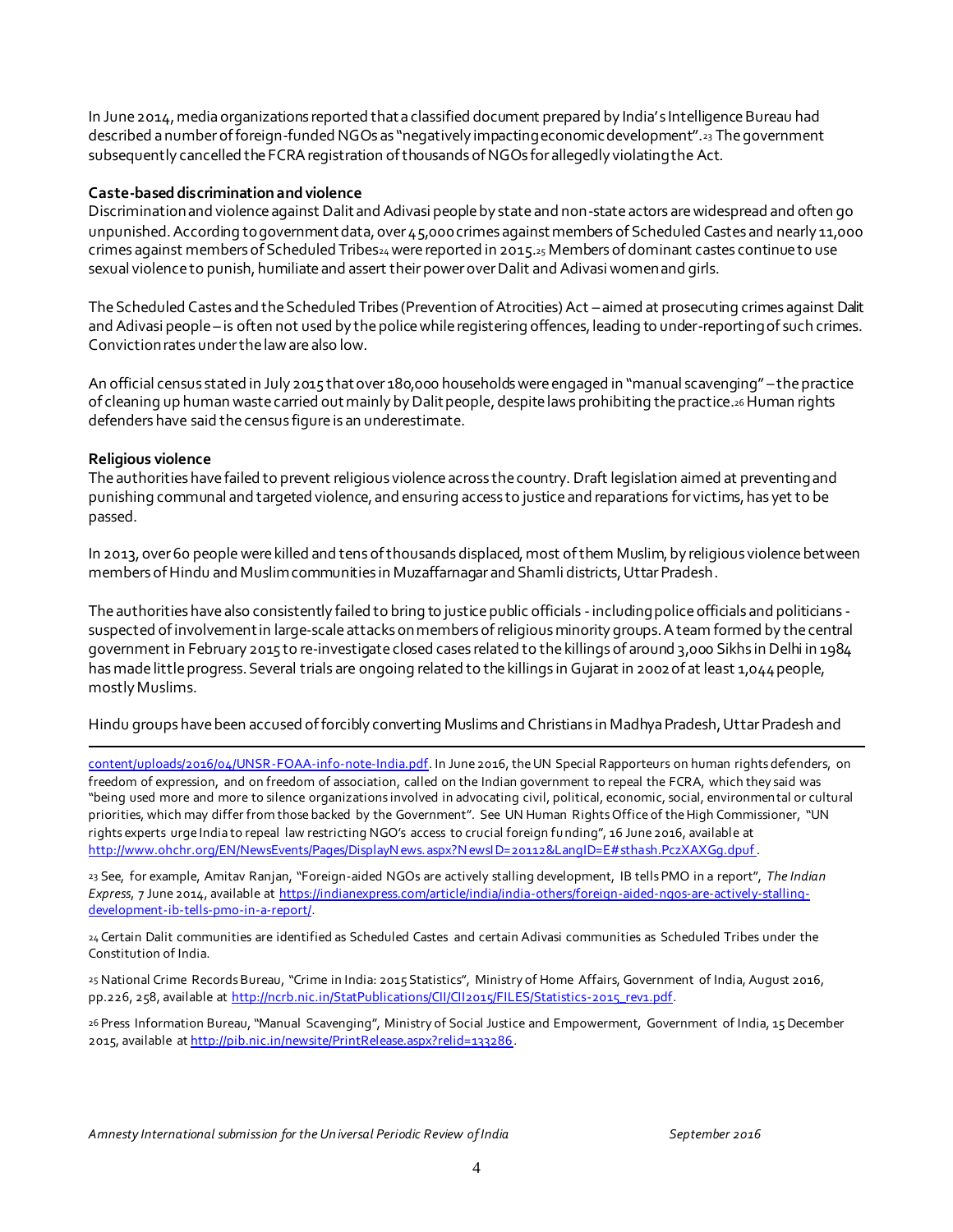other states.27Politicians across parties, particularly the Bharatiya Janata Party, have contributed to religious tensions by justifying discrimination and violence in their speeches.<sup>28</sup>

#### **Violence against women**

Discrimination and violence against women and girls are pervasive. Over 327,000 crimes of violence against women, including over 34,000 cases of rape, were reported in 2015.<sup>29</sup> This is likely to be an underestimate, as stigma and discrimination from police officials and the authorities deter women from reporting sexual violence. Many states continue to lack standard operating procedures for the police to effectively deal with cases of violence against women.

The Indian Penal Code was amended in 2013 to criminalize a wider range of offences against women, including stalking, acid attacks and certain forms of sexual assault. However, Section 375 of the Penal Code retains an exception for rape when it is committed by a man on his wife when she is over 15 years old.30 Unofficial all-male caste-based unelected village councils continue to issue illegal decrees ordering punishments against women for perceived social transgressions, such as marrying or having relationships with men outside their caste.<sup>31</sup>

#### **Business and human rights**

Thousands of people, particularly Adivasi communities, remain at risk of being forcibly evicted from their homes and lands to give way to large infrastructure and industrial projects.

National laws do not fully recognize the rights of Indigenous Adivasi people to free, prior and informed consent on decisions that affect their lives, including on the use of their lands, territories or natural resources. For example, the Coal Bearing Areas Act allows authorities to acquire land for coal mining by state-owned companies without consulting affected communities or seeking the consent of Adivasi communities.

Research by Amnesty International in Chhattisgarh, Jharkhand and Odisha has shown that authorities and companies have failed to conduct adequate consultations and to seek consent of Adivasi communities on coal mining projects.32 Successive central governments have sought to dilute requirements for holding public hearings with communities affected by mining projects.

#### **Freedom of expression**

l

27 See for example, Jatin Gandhi, "Forced into 'homecoming'", *The Hindu*, 21 December 2014, available at [http://www.thehindu.com/sunday-anchor/conversion-confusion-forced-into-homecoming/article6711441.ece.](http://www.thehindu.com/sunday-anchor/conversion-confusion-forced-into-homecoming/article6711441.ece)

28 See for example Ashutosh Bhardwaj, "Muslims warned of 'final battle' at Sangh Parivar meeting, MoS Katheria says 'we've to show our strength", 1 March 2016, available at [http://indianexpress.com/article/india/india-news-india/muslims-warned-of-final-battle-at](http://indianexpress.com/article/india/india-news-india/muslims-warned-of-final-battle-at-sangh-meet-mos-katheria-says-weve-to-show-our-strength/)[sangh-meet-mos-katheria-says-weve-to-show-our-strength/.](http://indianexpress.com/article/india/india-news-india/muslims-warned-of-final-battle-at-sangh-meet-mos-katheria-says-weve-to-show-our-strength/)

29National Crimes Records Bureau, "Crime in India: 2014", Ministry of Home Affairs, Government of India, July 2015, p.83, available at [http://ncrb.nic.in/StatPublications/CII/CII2014/Compendium%202014.pdf.](http://ncrb.nic.in/StatPublications/CII/CII2014/Compendium%202014.pdf)

30 Studies have shown that marital rape is a reality a number of women face in India. In a nationwide survey conducted in 2005-06, 10 per cent of married women – and over 20 per cent in some states - said their husbands had raped them or forced them to commit sexual acts against their will. International Institute of Population Studies, *National Family Health Survey (NFHS-3), 2005-6*, pp.507, 519, available at [http://hetv.org/india/nfhs/nfhs3/NFHS-3-Chapter-15-Domestic-Violence.pdf.](http://hetv.org/india/nfhs/nfhs3/NFHS-3-Chapter-15-Domestic-Violence.pdf)

31 In August 2015, two Dalit sisters and their family fled their home in Baghpat, Uttar Pradesh, fearing caste-based violence. One of the sisters filed a petition stating that an unelected all-male village body had ordered that she and her 15-year old sister be raped and paraded naked as 'punishment' for their brother who had eloped with a married woman from a dominant caste. See Amnesty International India, "Supreme Court recognizes risks to Baghpat Dalit family", 17 September 2015, available at <https://www.amnesty.org.in/show/news/supreme-court-recognizes-risks-to-baghpat-dalit-family>

32 With regard to mining operations by India's state-owned Coal India Limited, the world's largest coal producer, the Indian central government and state governments have failed to ensure meaningful consultation with Adivasi communities on land acquisition, rehabilitation and resettlement, and the environmental impacts of mines, seriously affecting their lives and livelihoods. See Amnesty International India, "When Land Is Lost, Do We Eat Coal?: Coal Mining and Violations of Adivasi rights in India", July 2016, available at [https://www.amnesty.org.in/images/uploads/articles/COAL%2BREPORT\\_10\\_FINAL\\_on \\_5-7-2k16\\_LOW\\_RES\\_with\\_out\\_mark.pdf.](https://www.amnesty.org.in/images/uploads/articles/COAL%2BREPORT_10_FINAL_on_5-7-2k16_LOW_RES_with_out_mark.pdf)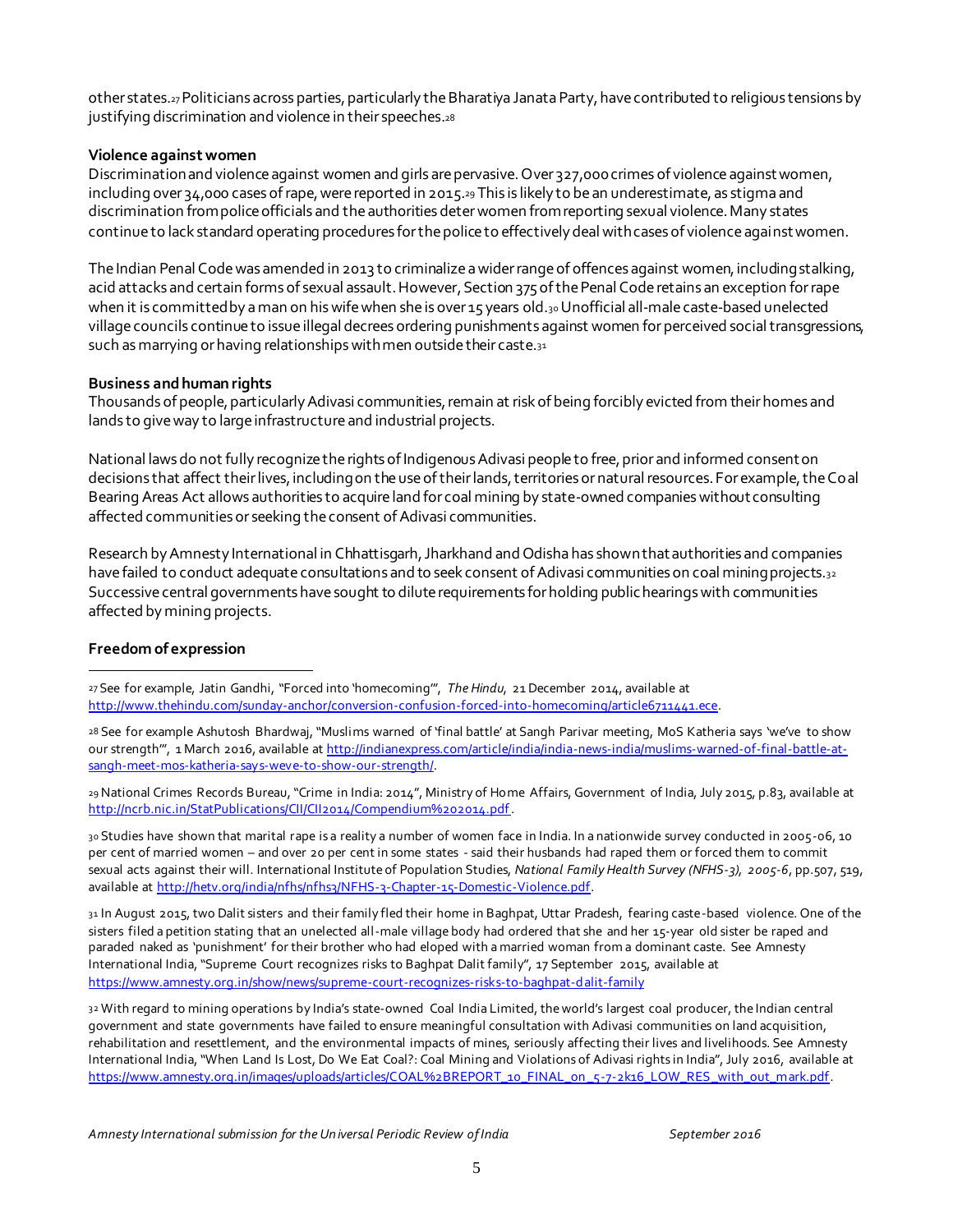The government continues to use legal provisions that unduly restrict the right to freedom of expression to silence human rights defenders and others. These include offences under the Indian Penal Code of sedition (Section 124A), criminal defamation (Sections 499 and 500), hurting religious sentiments (Sections 295A and 298) and hate speech  $(Sections 153A and 505).$ 33

In several cases, the government has failed to protect artists and writers from threats and violence by powerful individuals and groups in violation of their right to freedom of expression. The government has also implemented and expanded mass surveillance of telephone and internet communications without disclosing the details of these projects or safeguards to prevent their misuse.

#### **Abuses by security forces**

The Armed Forces (Special Powers) Act, which grants security forces sweeping powers and virtual immunity from prosecution, continues to enable human rights violations in Jammu and Kashmir and north-eastern states. The law also prohibits the prosecution of security force personnel in civilian courts without government permission, which is almost never granted. Research by Amnesty International indicates that central government authorities consistently deny such permission in Jammu and Kashmir state, including in cases of alleged crimes under international law, such as torture, enforced disappearances and extrajudicial executions.<sup>34</sup>

In Chhattisgarh state, reports of human rights violations by security forces, including cases of sexual assault, have not been adequately investigated.<sup>35</sup> In 2016, the security forces used pellet-firing shotguns –which are inherently inaccurate and indiscriminate weapons – to police protests in Kashmir, leading to hundreds of severe injuries.<sup>36</sup>

#### **Human rights education**

l

The government has yet to take concrete steps to incorporate human rights education into the education system. The new draft education policy, issued in 2016, does not mention human rights education. Where human rights programmes are conducted, they are not holistic and rely on textbooks. Discrimination against students on the basis of caste, class, religion, gender and disability is widespread in schools and universities.<sup>37</sup>

34 See Amnesty International India, "'Denied': Failures in accountability for human rights violations by security force personnel in Jammu and Kashmir", July 2015, available at

https://www.amnesty.org.in/images/uploads/articles/Kashmir\_Report\_Web\_version\_(1).pdf.

35 Amnesty International India, "Chhattisgarh must investigate police inaction in sexual assault case", 25 January 2016, available at [https://www.amnesty.org/en/press-releases/2016/01/chhattisgarh-mu st-investigat e-police-inaction-in-sexual-assault-case/.](https://www.amnesty.org/en/press-releases/2016/01/chhattisgarh-must-investigate-police-inaction-in-sexual-assault-case/)

36 Amnesty International India, "Global standards on use of force violated in Kashmir", 12 September 2016, available at [https://www.amnesty.org.in/show/news/global-standards-on-police-use-of-force-violated-in-kashmir/.](https://www.amnesty.org.in/show/news/global-standards-on-police-use-of-force-violated-in-kashmir/) 

37 See for example, Human Rights Watch, "'They Say We're Dirty': Denying an Education to India's Marginalized", April 2014, available at [https://www.hrw.org/report/2014/04/22/they-say-were-dirty/denying-education-indias-marginalized.](https://www.hrw.org/report/2014/04/22/they-say-were-dirty/denying-education-indias-marginalized) 

<sup>33</sup> See for example Amnesty International India, "India: Crackdown on freedom of expression must end", 17 February 2016, available at [https://www.amnesty.org/en/latest/news/2016/02/india-crackdown-on-freedom-of-expression-must-end/,](https://www.amnesty.org/en/latest/news/2016/02/india-crackdown-on-freedom-of-expression-must-end/) Amnesty International India, "Legal reform crucial to protect right to free speech", 26 June 2014, available at [https://www.amnesty.org.in/show/news/legal](https://www.amnesty.org.in/show/news/legal-reform-crucial-to-protect-right-to-free-speech)[reform-crucial-to-protect-right-to-free-speech.](https://www.amnesty.org.in/show/news/legal-reform-crucial-to-protect-right-to-free-speech)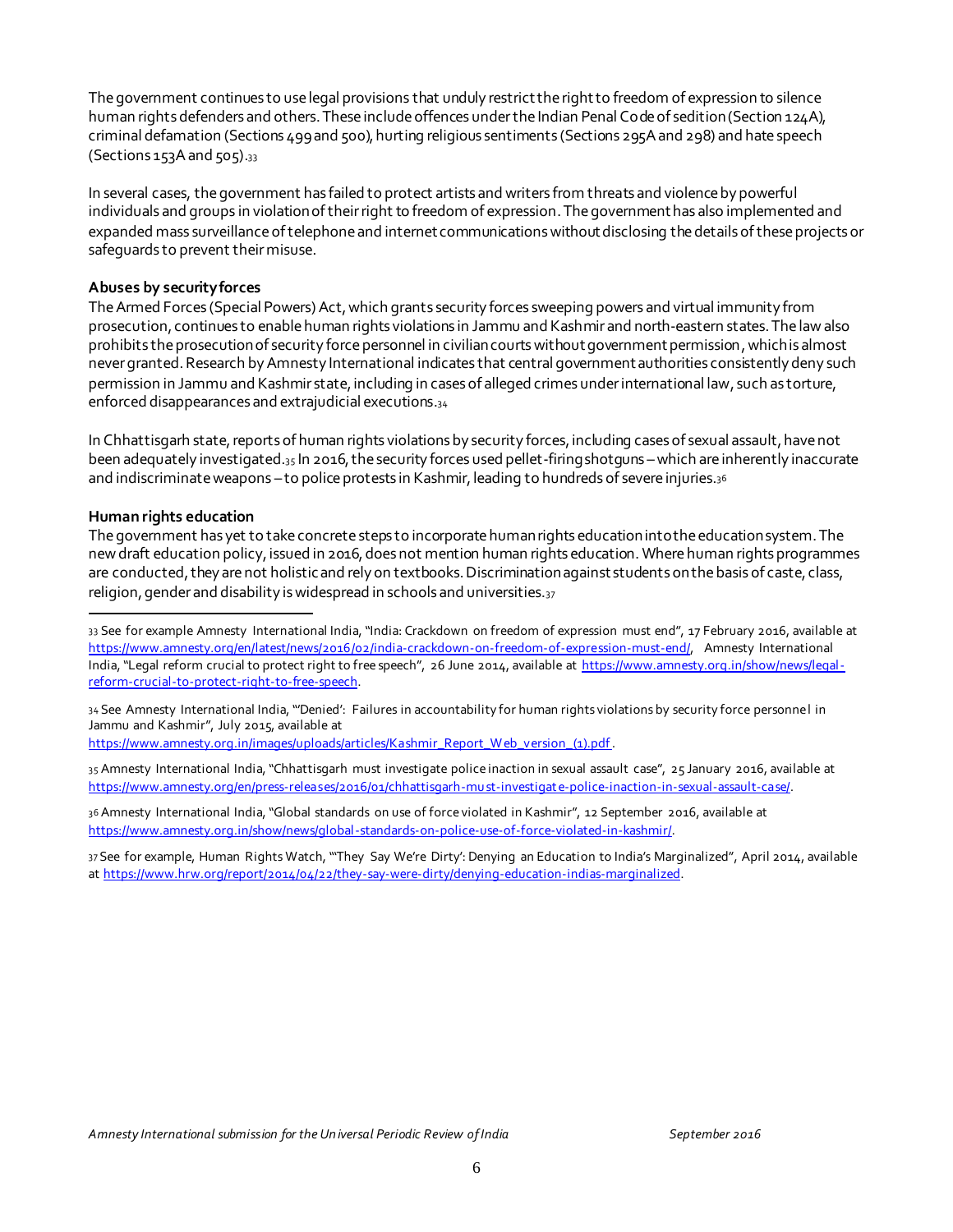## RECOMMENDATIONS FOR ACTION BY THE STATE UNDER REVIEW

#### **Amnesty International calls on the government of India to:**

#### *International human rights law and standards and domestic legislation*

- Ratify the Convention against Torture and Other Cruel, Inhuman or Degrading Treatment or Punishment, which India signed in 1997 and committed to ratify in its 2012 UPR,<sup>38</sup> and ensure that domestic legislation defines torture in line with international standards;
- Ratify the International Convention for the Protection of All Persons from Enforced Disappearanceand ensure that domestic legislation defines enforced disappearance in line with international standards;
- Ratify the International Convention on the Protection of the Rights of all Migrant Workers and Members of their Families;
- Ratify ILO Convention No. 169 concerning Indigenous and Tribal Peoples in Independent Countries and ILO Convention No. 189 concerning Decent Work for Domestic Workers;
- Endorse the UN Draft Principles and Guidelines for the Effective Elimination of Discrimination Based on Work and Descent;
- Amend the Juvenile Justice (Care and Protection of Children) Act to ensure that any person under the age of 18 at the time of the alleged commission of an offence is treated in accordance with juvenile justice rules, as mandated by the Convention on the Rights of the Child;
- Repeal or amend Section 377 of the Indian Penal Code to ensure that consensual same-sex relations are not criminalized;
- Restrict the imposition of the death penalty to the "most serious crimes", which involve intentional killing, as a first step towards full abolition;
- Amend the Protection of Human Rights Act to expand the authority and mandate of the National Human Rights Commission and State Human Rights Commissions in order to strengthen their work to promote human rights and ensure they are adequately staffed and resourced;
- Strengthen co-operation with the UN Special Procedures and accept without delay outstanding requests to visit India, particularly from the Working Group on Enforced or Involuntary Disappearances and the Special Rapporteurs on torture, rights of Indigenous Peoples, and rights to freedom of assembly and association.

#### *Human rights defenders*

- Drop all charges against and immediately and unconditionally release all persons detained or imprisoned solely for peacefully exercising their rights to freedom of expression, peaceful assembly or association;
- Investigate and prosecute anyone who harasses, intimidates or otherwise obstructs human rights defenders from carrying out their legitimate and peacefulactivities;
- Repeal the Foreign Contribution (Regulation) Act and ensure the right to freedom of association, which includes the ability of civil society organisations to access foreign funding.

#### *Caste-based discrimination and violence*

- Take steps to ensure the effective enforcement of the Scheduled Castes and Scheduled Tribes (Prevention of Atrocities) Act, including by providing training to district-level officials responsible for its enforcement;
- Hold police officials accountable for failing to properly register and investigate complaints of caste-based discrimination and violence;

38 A/HRC/21/10.

j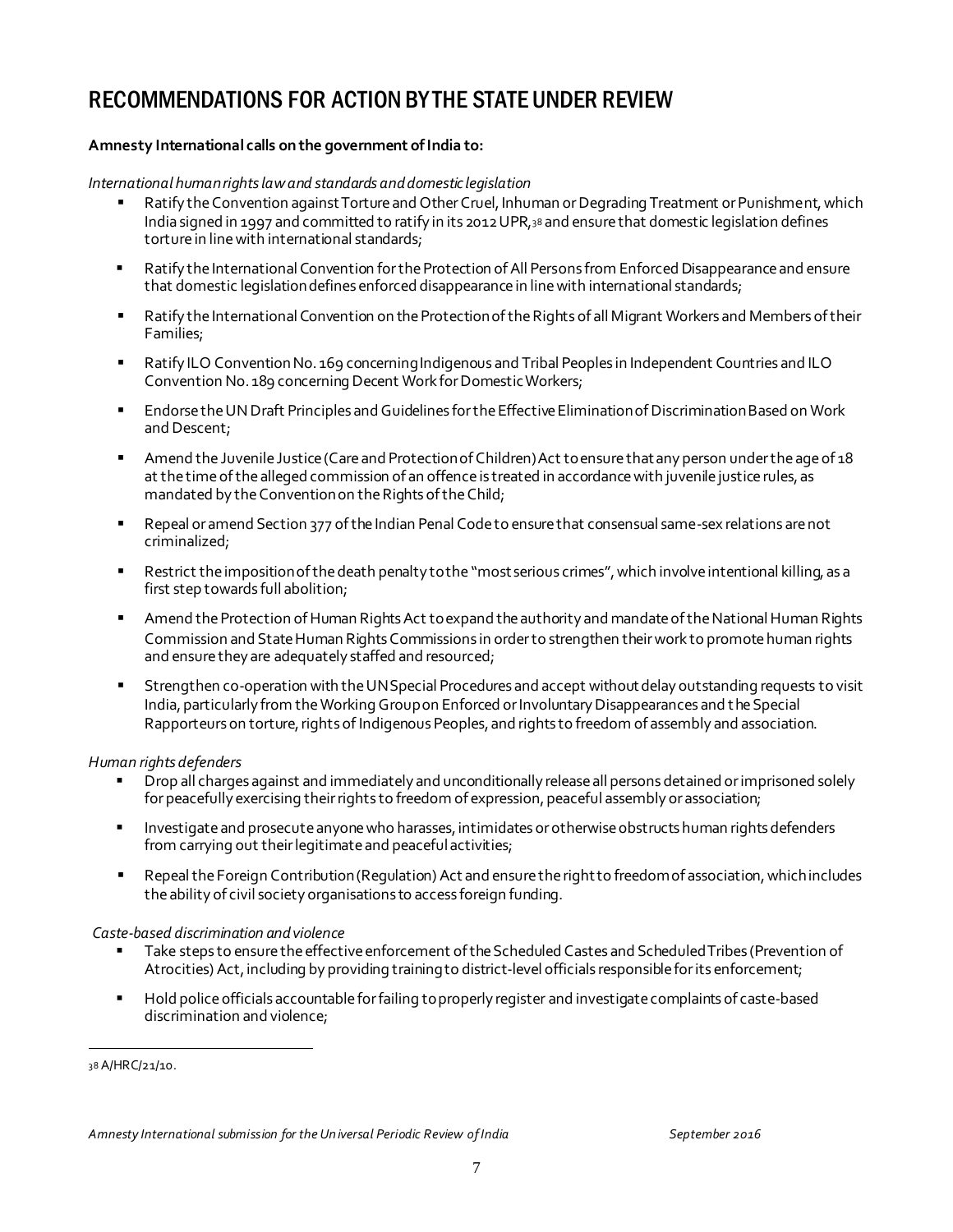**Effectively implement the Prohibition of Employment as Manual Scavengers and Their Rehabilitation Act,** including by providing adequate rehabilitation to members of communities that carry out manual scavenging.

#### *Religious violence*

- Enact a new law to prevent and respond to communal and targeted religious violence, which incorporates international human rights principles of superior and command responsibility, remedy and reparation;
- Take steps to bringing to justice, in fair trials and without recourse to the death penalty, all those responsible for human rights abuses -including political leaders, police or government officials -during past incidents of mass violence against members of religious minorities, including the killings of Muslims in Gujarat 2002 and the massacre of Sikhs in Delhi in 1984;
- Establish a comprehensive and adequately resourced victim and witness protection programme at the central and state levels, which is independent of state agencies such as the police;
- Hold accountable public officials who advocate religious hatred that constitutes incitement to discrimination, hostility, or violence.

#### *Violence against women*

- Direct all state-level police personnel to establish standard operating protocols, in line with international standards, for registering and investigating cases of violence against women, and hold accountable officials who fail to properly register crimes involving violence against women;
- **Remove the exception related to marital rape from the definition of rape in section 375 of the Indian Penal Code;**
- Introduce laws to specifically prevent and prosecute "honour" killings and prosecute unelected village councils that order or endorse violence against Dalit or Adivasi women.

#### *Business and human rights*

- Amend existing legislation to guarantee the right to free, prior and informed consent by Adivasis in all decisions that affect them, including by amending the Right to Fair Compensation and Transparency in Land Acquisition, Rehabilitation and Resettlement Act;
- Investigate and prosecute human rights abuses suffered by communities due to public and private corporate-led projects and ensure that all victims are provided effective remedy and reparation;
- **EXECUTE:** Require public and private mining companies to identify, prevent and mitigate any adverse impact on human rights, including by carrying out human rights impact assessments as part of due diligence processes.

#### *Freedom of expression*

- Repeal or revise provisions in the Indian Penal Code and other laws that unduly restrict the right to freedom of expression, including criminal defamation and sedition laws;
- Ensure that police officials take steps to protect individuals who face threats, harassment or attacks for legitimately exercising their right to freedom of expression;
- Ensure that any interference with privacy is necessary and proportionate to legitimate goals and subject to judicial supervision and review.

#### *Abuses by security forces*

- Repeal the Armed Forces (Special Powers) Acts, grant sanctions to prosecute security force personnel in civilian courts, and ensure that military tribunals do not try military personnel suspected of crimes under international law or other human rights violations;
- Ensure thorough, independent and impartial investigations into all cases of alleged human rights violations by security forces, the prosecution of suspects in civilian courts in fair trials and without the recourse of the death penalty, and full reparation for victims.